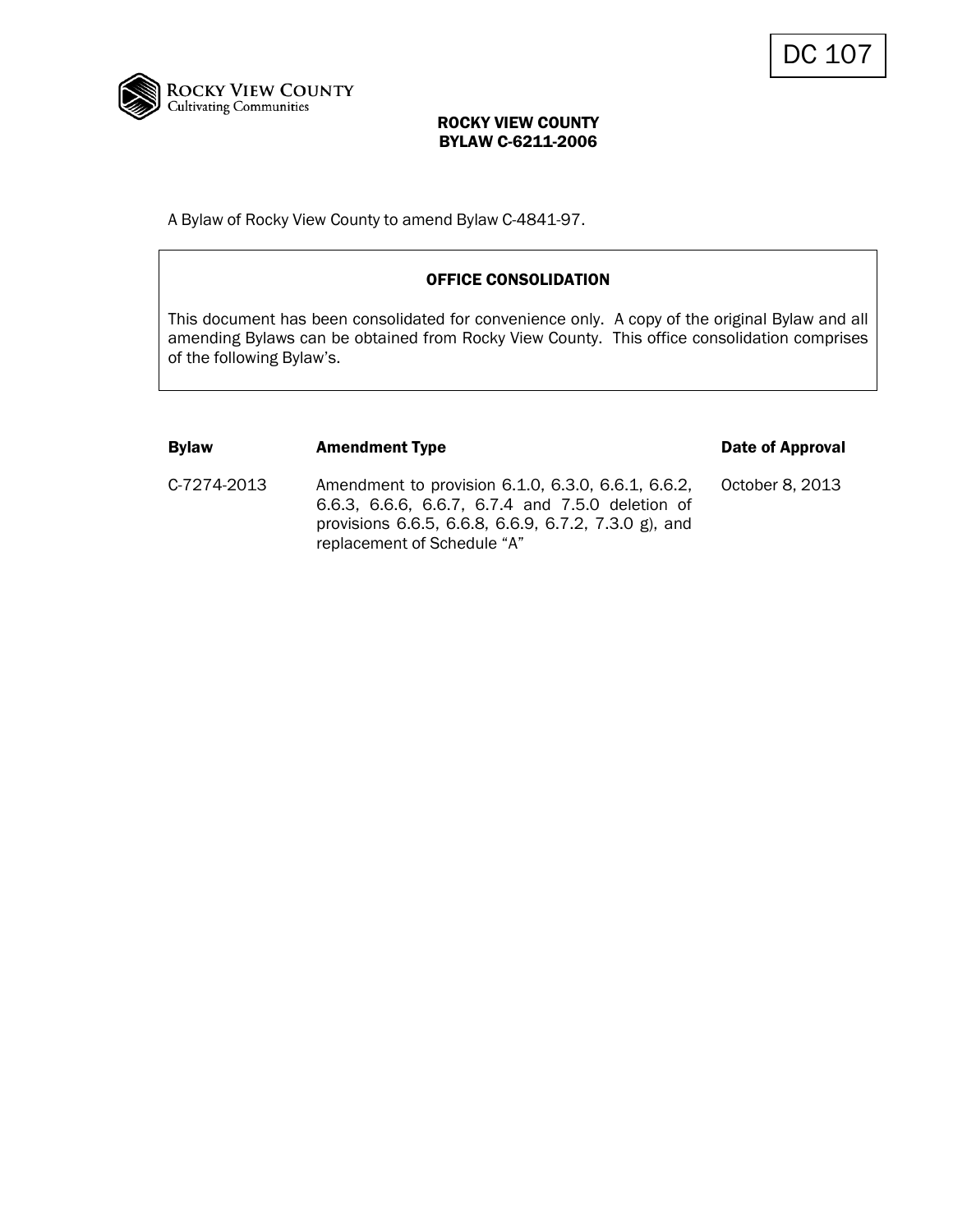

- 1. That Direct Control Bylaw C-5038-99 (known as DC 62) is hereby repealed.
- 2. That Part 5; Land Use Map No. 75 of Bylaw C-4841-97 be amended by redesignating a portion of the SE 25-27-1-W5M from Direct Control District C-5038-99 to Direct Control District, as shown on the attached Schedule "A" forming part of this Bylaw.
- 3. That a portion of the lands within the SE 25-27-1-W5M are hereby redesignated to Direct Control District as shown on the attached Schedule "A" forming part of this Bylaw.
- 4. That the Land Use Regulations of the Direct Control District comprise:
	- 5.0.0 General Regulations
	- 6.0.0 Land Use Regulations
	- 7.0.0 Development Regulations
	- 8.0.0 Definitions

#### 5.0.0 GENERAL REGULATIONS

- 5.1.0. Parts 2 and 3 of Land Use Bylaw C-4841-97 are applicable thereto, unless otherwise stated in this Bylaw.
- 5.2.0 The Development Officer shall consider and decide on applications for Development Permits for those uses which are listed as "Uses" by this Bylaw provided the provisions of Sections 6.0.0 and 7.0.0 herein are completed in form and substance satisfactory to the Municipality.
- 5.3.0 All development upon the lands shall be in accordance with all plans and specifications submitted pursuant to this bylaw and all permits and approvals pertaining to the lands.

## 6.0.0 LAND USE REGULATIONS

6.1.0. Purpose and Intent

The purpose and intent of this District is to provide for an agricultural based commercial site, comprising of the display, rental and sale of agricultural transportation items, storage facilities, and western oriented retail goods, associated primarily with the western lifestyle and agricultural industry. In addition, this District is to provide for commercial and industrial related uses, as per the list of uses.

6.2.0. List of Uses

Accessory buildings related to the agricultural use Accessory buildings related to the commercial businesses on site Agriculture, General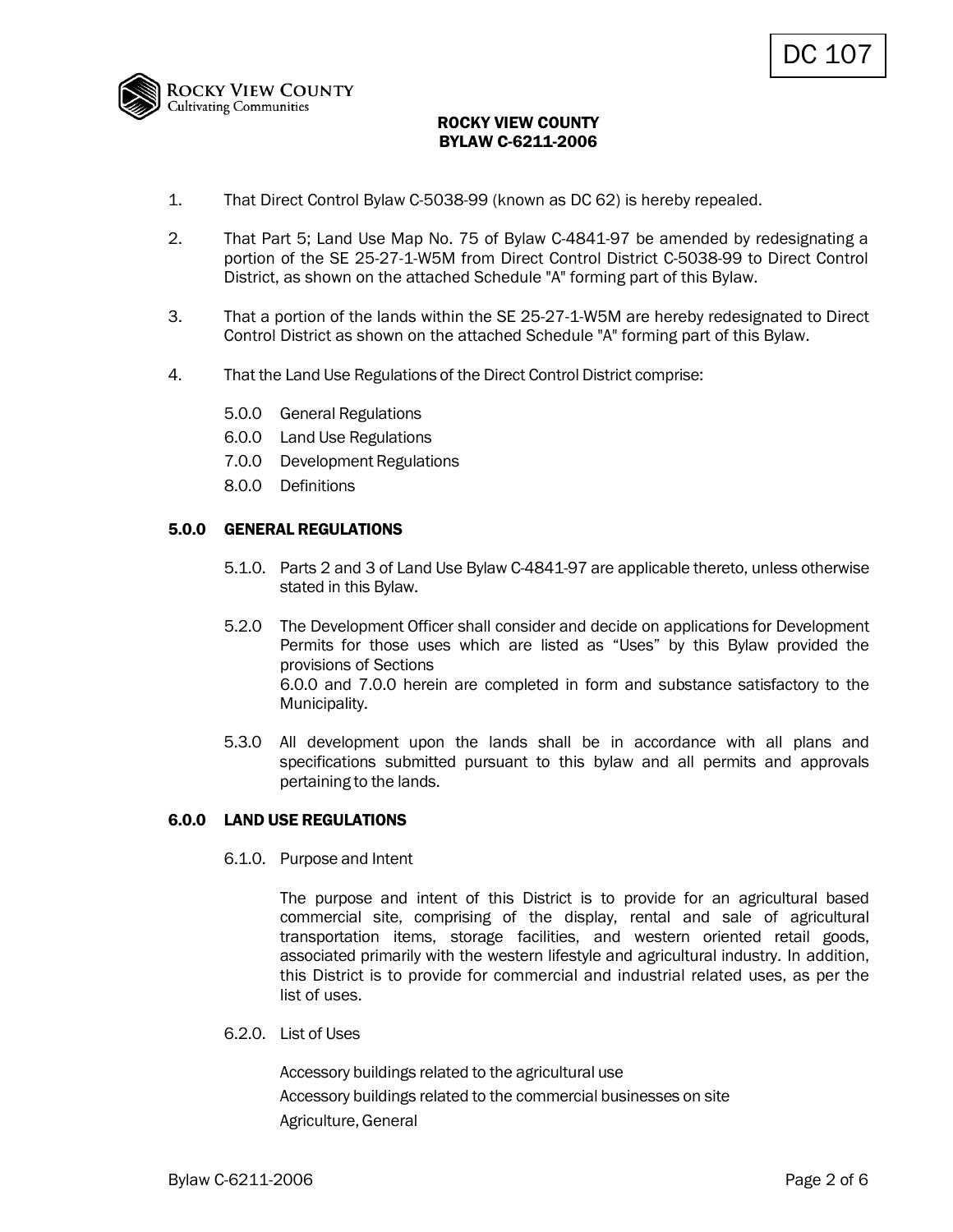

Dealership/rental agency, automotive Dealership/rental agency, implement and equipment Dealership/rental agency, recreational vehicle Dwelling, single detached, accessory to the business and agricultural uses Dwelling, mobile home for farm help Farm implements and industrial equipment Private swimming pools Indoor and outdoor sale, rental and storage of agricultural based commercial products Mini-storage Offices related to the commercial businesses on site One (1) office related to an offsite trucking company Outdoor storage, recreational vehicles Parking and loading areas Retail sale of Western-Oriented goods and/or household items **Signs** Storage area Warehouse

6.3.0. Maximum Area of Site:

As shown in Schedule "A"

- 6.4.0. Maximum Number of Lots: 1
- 6.5.0. Residential Use Regulations
	- 6.5.1. Maximum number of residential units: 3
	- 6.5.2. Building Minimum Setbacks:
		- a) From East property line: 30 m (98.42 ft.)
		- b) From South property line: 30 m (98.42 ft.)
		- c) From West property line: 15 m (49.21 ft.)
		- d) From North property line: 15 m (49.21 ft.)
	- 6.5.3. Maximum height of buildings:
		- a) Principal building, 10 m (32.81 feet)
		- b) Accessory buildings, 8 m (26.25 feet)
- 6.6.0. Business Use Regulations
	- 6.6.1. Maximum number of business related buildings: 15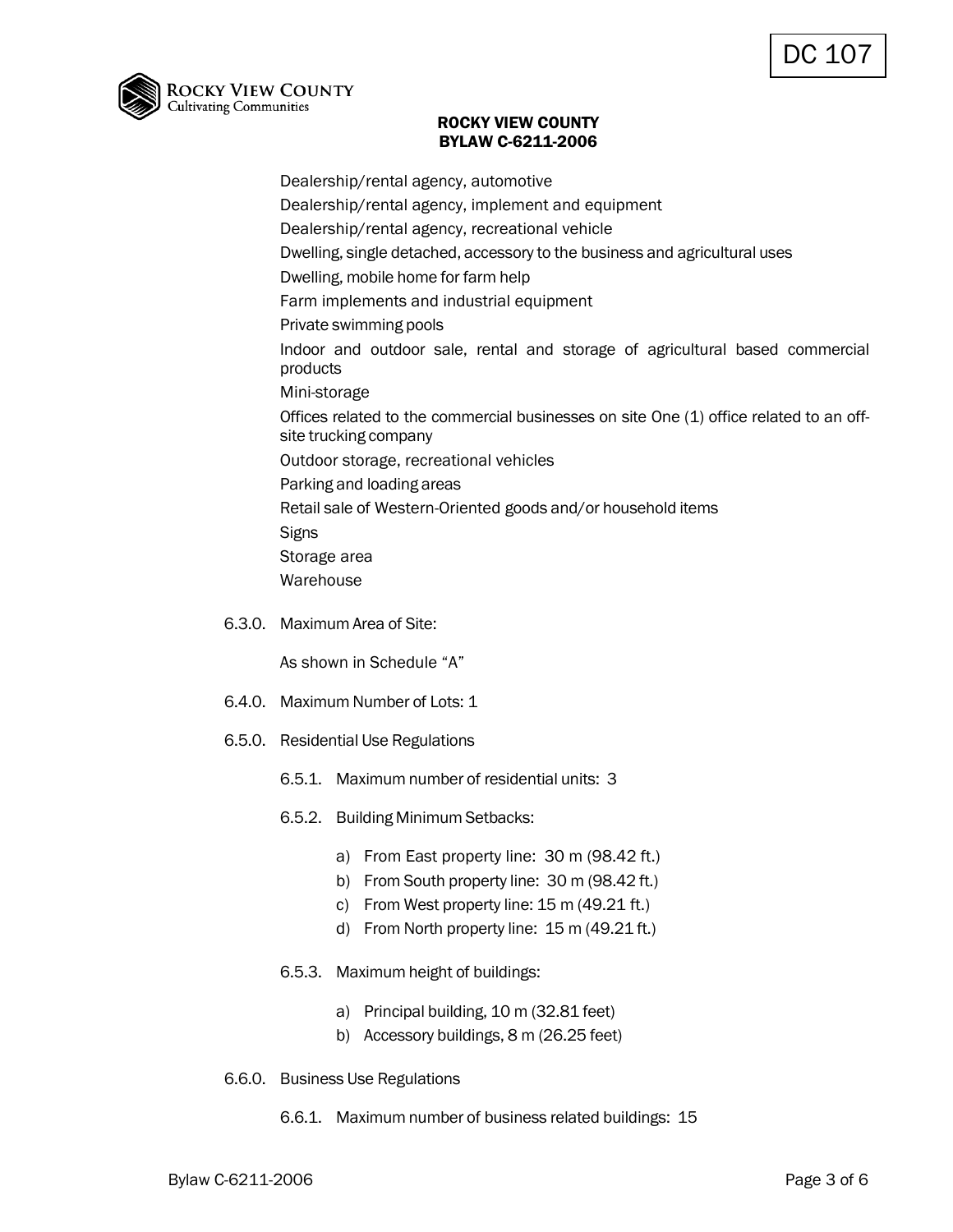

- 6.6.2. Total maximum area of business related buildings: 13,935 m² (150,000 ft²)
- 6.6.3. Building, Storage and Display Minimum Setbacks:
	- a) From East property line: 40 m (131.23 ft.)
	- b) From South property line: 30 m (98.42 ft.)
	- c) From West property line: 15 m (49.21 ft.)
	- d) From North property line: 15 m (49.21 ft.)
- 6.6.4. Maximum Height of buildings: 12m (39.4 ft.)

#### 6.6.5 Signage Areas

- a) The combined total area of all signs shall not exceed 300 m² (3,229 sq.ft.).
- b) No sign shall be located higher than the roofline of the tallest building.

6.6.6 Total Maximum Number of Trailers allowed on site: 1250

- 6.7.0. Access
	- 6.7.1. Direct access to the site shall not be permitted from the Queen Elizabeth II Highway.
	- 6.7.2 Access and customer parking locations shall be included in a Development Permit.
	- 6.7.3 No Development Permit shall be issued for any development on the lands until the owner has provided a Traffic Impact Assessment determining the impact of the development upon the road network in the area and entered into a Development Agreement to carry out any necessary upgrades to accommodate traffic impact.

#### 7.0.0 DEVELOPMENT REGULATIONS

- 7.1.0 Development Permits shall be issued to the satisfaction of and by the Development Officer of the Municipal District of Rocky View for the lands shown on attached Schedule "A".
- 7.2.0 A Roadside Development permit is to be obtained from Alberta Infrastructure and Utilities, to the satisfaction of the Municipality, as part of a Development Permit issued by the Municipality.
- 7.3.0 Landscaping and Controlled Appearance
	- a) Landscaping for the site shall be provided in accordance with a Landscaping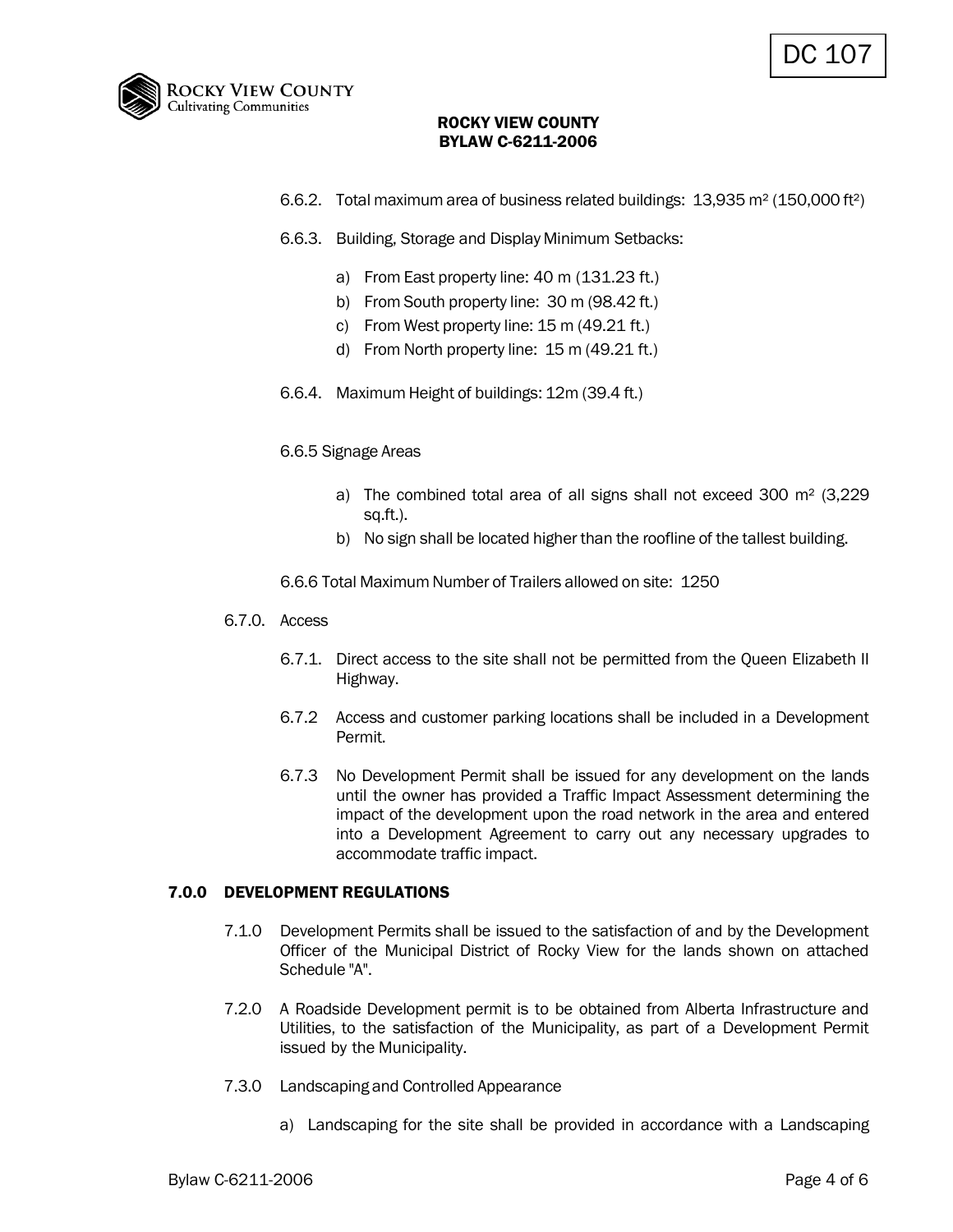

Plan, to the satisfaction of the Municipality and Alberta Infrastructure & Transportation, pursuant to an application for a Development Permit.

- b) All areas not otherwise used for buildings, landscaping, fencing, stormwater retention, parking, storage, loading, and vehicle movement shall be maintained in its existing condition and have a Weed Maintenance Program as part of the Landscaping Plan.
- c) Landscaping shall be continuously maintained, including the replacement of any deceased trees or shrubs by the end of the next growing season.
- d) Setbacks apply to all development on the site including the storage and display of materials, excepting landscaping, screening, signage and driveways, except that no landscaping, screening signage, etc, shall impede sightlines along Highway #2 and/or in any direction from the access to the site.
- e) The design, character and appearance of any signs proposed to be erected or located on the property must have due regard to the affect on neighbouring properties, Highway #2 and general character of the area and to be to the satisfaction of the Development Authority and Alberta Infrastructure & Transportation.
- f) Signage shall be considered concurrently with a Development Permit application for the principal uses on the site and shall be in accordance with a Roadside Development Permit as required by Alberta Infrastructure & Transportation.
- 7.4.0 Building Requirements
	- a) The design, character and appearance of any buildings, structures or signs proposed to be erected or located on the property must be acceptable to the Development Authority, having due regard to its affect on neighbouring properties, the highway, and general amenities of the area.
- 7.5.0 Utilities and Site Planning
	- a) Where paved and/or hard surfaces are proposed for parking, trailer display areas and/or new buildings the Owner is to prepare a Stormwater Management Plan, to the satisfaction of the Development Authority, prior to the issuance of a Development Permit.
	- b) Stormwater shall be retained on-site and shall be directed away from the right of way of Queen Elizabeth II Highway.
	- c) Domestic waste water shall be disposed of by individual septic tank and tile field systems or by a piped sewer system, in accordance with Provincial standards.
	- d) Domestic and commercial wastewater wastewater disposal shall be in accordance with the County Servicing Standards, as amended.
	- e) Domestic water shall be provided by individual wells or by a piped water system, in accordance with Provincial standards.
	- f) Commercial water consumption shall be in accordance with the County Servicing Standards, as amended.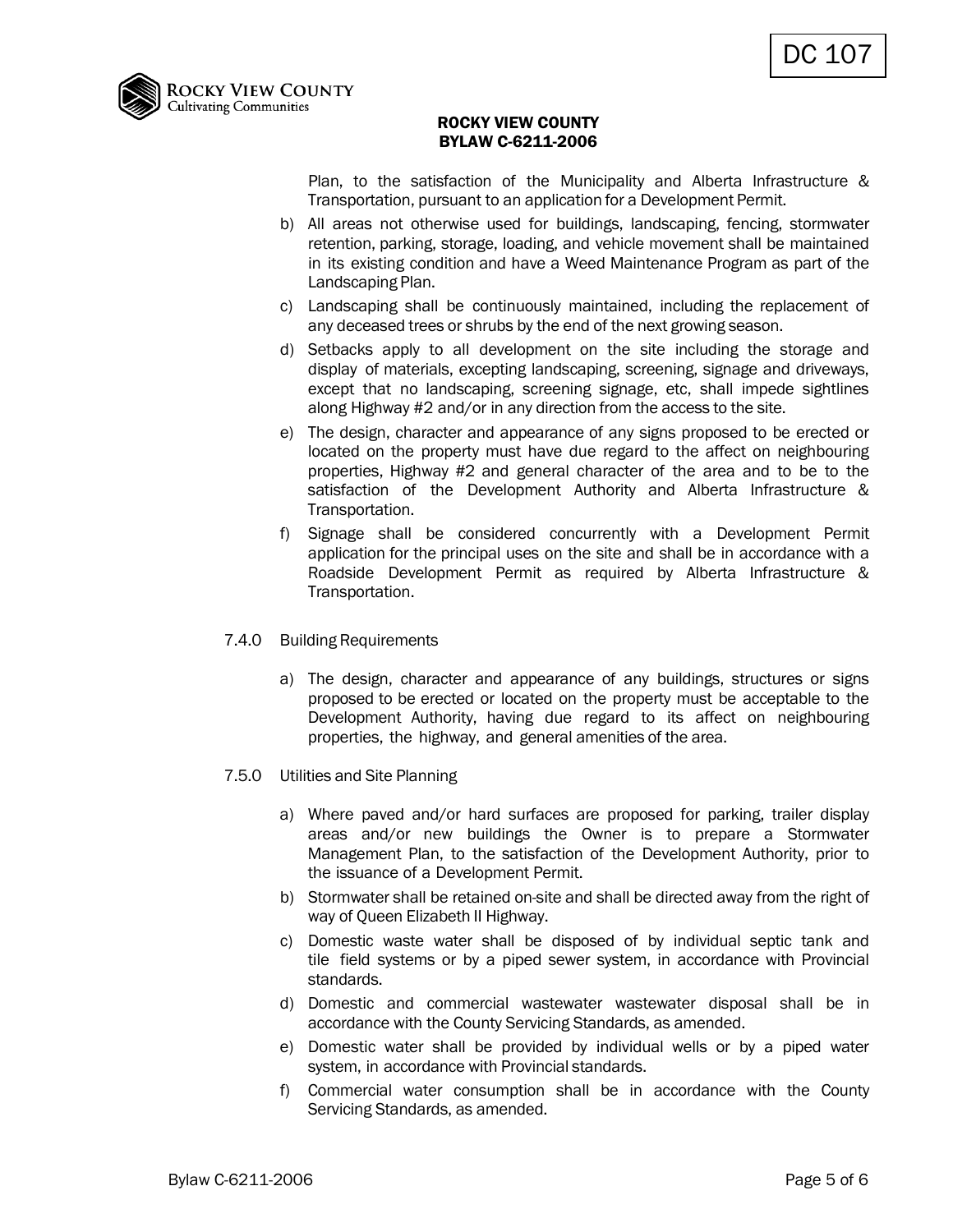

- g) County Servicing Standards will only be applicable to new development permits required by the introduction of a new use or the expansion of an existing use.
- 7.6.0 Performance Standards
	- a) Fire Protection measures are to be provided in accordance with the Provincial Fire Code and included in a Development Permit where deemed necessary by the Development Authority.
	- b) On-site lighting shall be located, oriented, and shielded to prevent adverse affects on adjacent properties or Queen Elizabeth II Highway. Proposed lighting shall be submitted upon application for a Development Permit.
	- c) Garbage and waste material at any location on the site shall be stored in weatherproof and animal-proof containers located within buildings or adjacent to the side or rear of buildings, and which areas shall be screened from view by all adjacent properties and public thoroughfares. Mechanical waste compactors are encouraged.
	- d) Uses and operations on the site which store, manufacture or use materials or products which may be hazardous due to their corrosive, poisonous, flammable, or explosive characteristics shall comply with the applicable fire regulation of the Municipality or the regulations of any other government authority having jurisdiction and in accordance with any hazard or emergency management plan that may be required by the Municipality, and as defined in a Development Permit.

## 8.0.0. DEFINITIONS

- 8.1.0 Western Oriented Retail Goods means retail goods for sale. A list of potential items includes, but is not solely limited to: western furniture, décor, crafts and clothing.
	- 8.1.1 Household items to mean retail goods for sale. A list of potential items includes but is not solely limited to furniture, décor, crafts and clothing.
- 8.2.0 Agricultural Based Commercial Products means commercial goods for sale which are primarily used by the agricultural industry. A list of potential items includes, but is not solely limited to: fencing products and trailers designed to be towed by a car, SUV or pickup truck
- 8.3.0 All other words and uses shall be defined as per Section 8 of Land Use Bylaw C-4841-97.